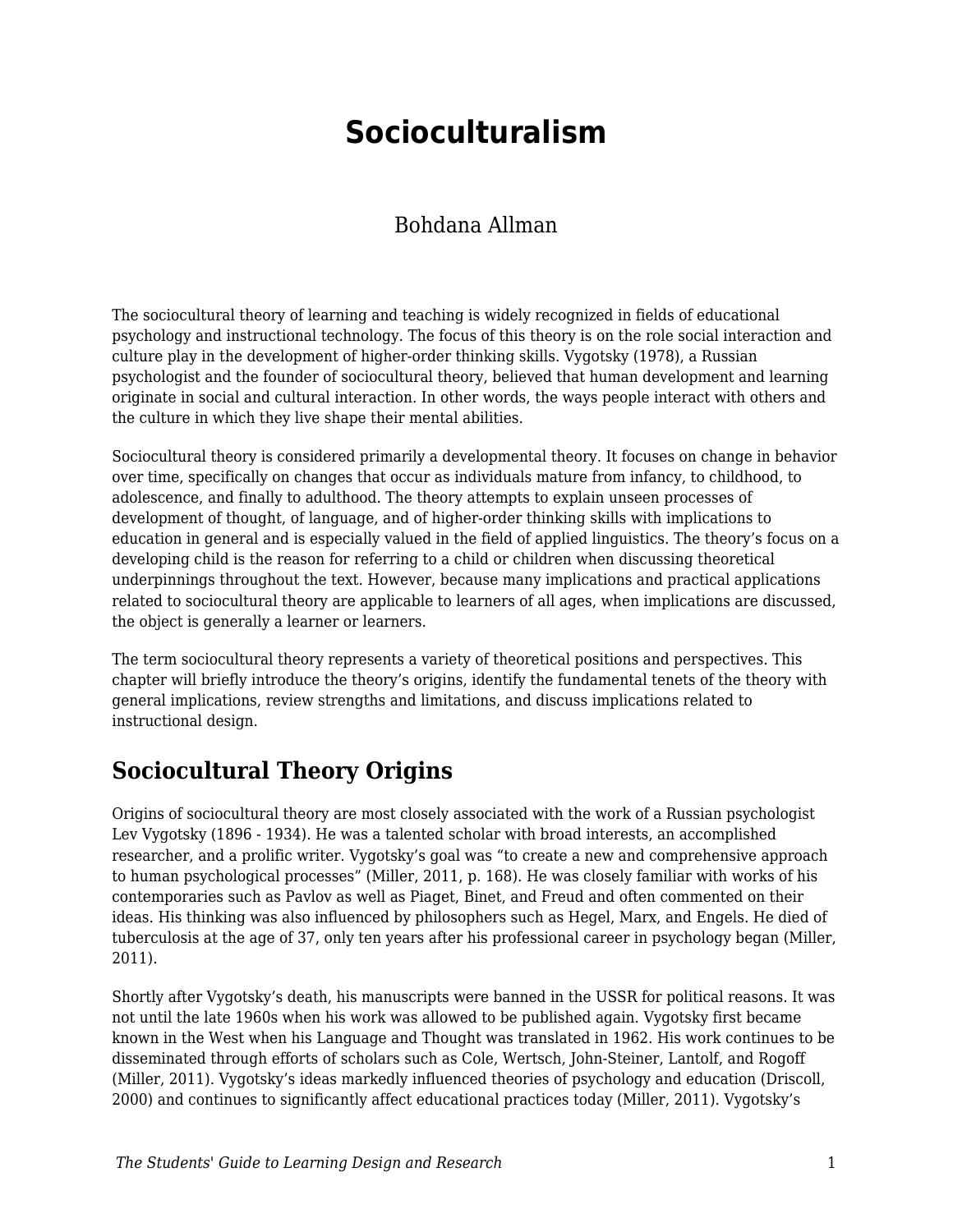theories are often contrasted with Piaget's theories mainly because both psychologists focused on understanding cognitive processes and development in children. However, their theories were described by Bruner as incommensurate because they highlight "two ways human beings can make sense of their world: by means of logical necessity (Piaget) or by means of interpretive reconstruction of circumstances (Vygotsky)" (Driscoll, 2000, p. 240). Generally, Vygotsky's theories are viewed as complementary to Piaget's and other Western approaches since the broad sociocultural perspective balances the focus on the individual (Miller, 2011).

## **Fundamental Tenets of the Sociocultural Theory**

There are three fundamental concepts that define sociocultural theory: (1) social interaction plays an important role in learning, (2) language is an essential tool in the learning process, and (3) learning occurs within the Zone of Proximal Development. Each idea will be discussed in more detail together with related concepts and implications to learning and education.

Social interaction plays an important role in learning. Vygotsky believed that thinking has social origins and that cognitive development cannot be understood without reference to the social context within which it is embedded. He proposed that social interaction plays a critical role in the process of cognitive development, especially in the development of higher order thinking skills. Social activity between a parent and a child or a teacher and a learner lays a foundation for how and what the child will think and do in other situations (Driscoll, 2000).

Vygotsky wrote: "Every function in the child's cultural development appears twice: first, on the social level, and later, on the individual level; first between people (interpsychological) and then inside the child (intrapsychological)" (Vygotsky, 1978, p. 57). This process is characterized as guided participation where a child actively acquires new cognitive skills and problem-solving capabilities through a meaningful collaborative activity with an assisting adult (Rogoff, 1990). It is through working together on a variety of tasks that a learner internalizes or adopts socially shared experiences and associated effects and acquires useful strategies and knowledge (John-Steiner & Mahn, 1996; Scott & Palincsar, 2013). The processes of guided participation and internalization reveal the Vygotskian view of cognitive development "as the transformation of socially shared activities into internalized processes," or an act of enculturation, thus rejecting the Cartesian dichotomy between the internal and the external (John-Steiner & Mahn, 1996, p. 192).

Vygotsky's notion of social origins of learning stand in stark contrast to more popular views of Piaget's theory of cognitive development, who made a fundamental assumption that development through certain stages is biologically determined, originates in the individual, and precedes cognitive complexity. This difference in assumptions is significant, as it has important implications to learning and education. If "development is a precondition for learning," as Piaget states, then concepts and problems "should not be taught until children have developed the necessary logical operations to understand them" (Driscoll, 2000, p. 249). If we believe, as Vygotsky did, that learning drives development and that "development occurs as children learn general concepts and principles that can be applied to new tasks and problems," then we can structure curriculum and activities to actually promote individual student learning and development (Scott & Palincsar, 2013, par. 8). As children learn, they achieve a higher level of development, which in turn "affects their readiness to learn a new concept" (Miller, 2011, p. 197). In Vygotsky's own words:

Learning awakens a variety of internal developmental processes that are able to operate only when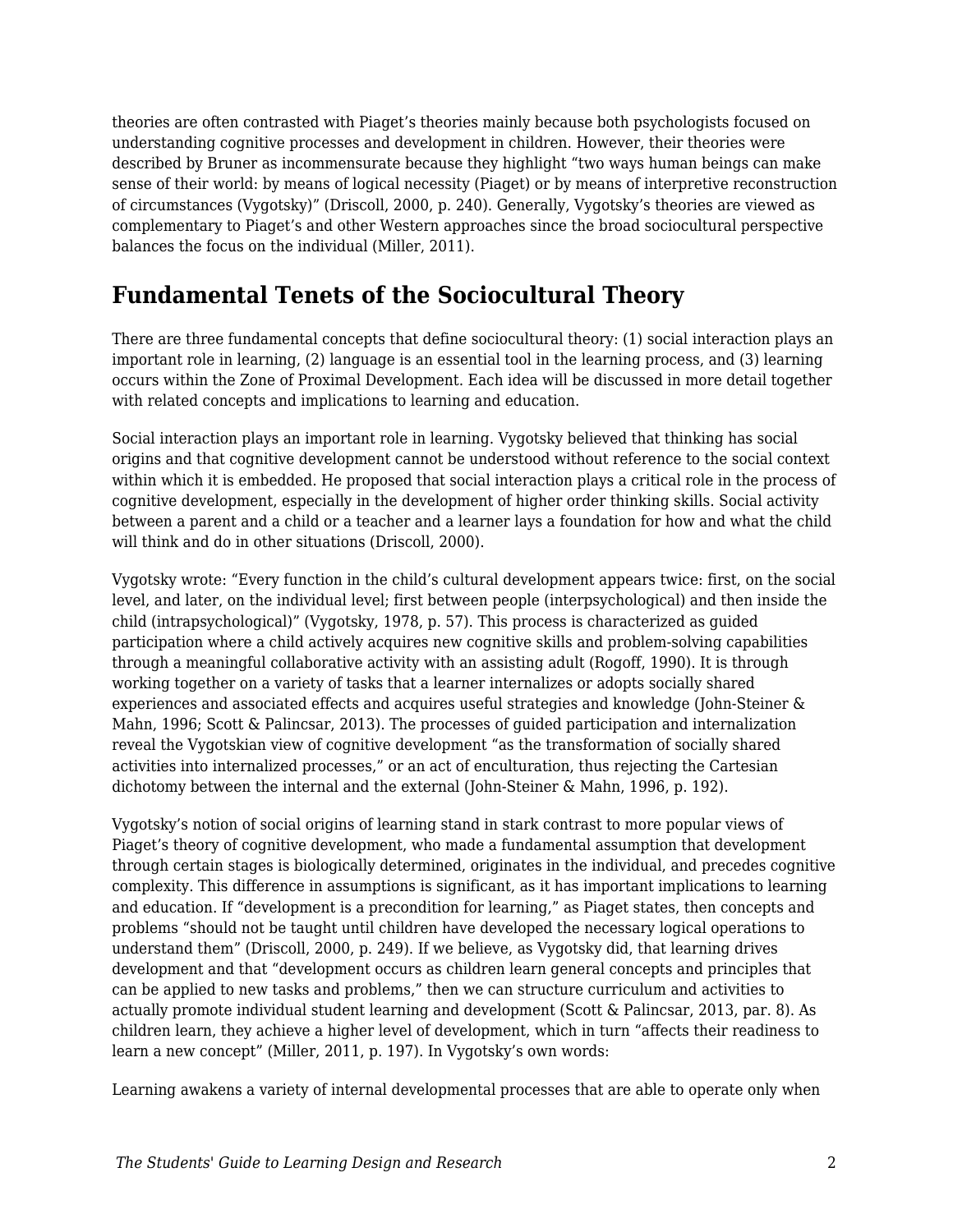the child is interacting with people in his environment and with his peers… learning is not development; however, properly organized learning results in mental development and sets in motion a variety of developmental processes that would be impossible apart from learning. Thus learning is a necessary and universal aspect of the process of developing culturally organized, specifically human, psychological functions (1978, p. 90).

Another implication based on the Vygotskian view of learning originating in social and historical contexts is that the sociocultural perspective acknowledges both individual differences and crosscultural differences in development. This "sensitivity to diversity is quite important" because much of research and the resulting understanding of development is done on white, middle-class children of Western tradition and assumes universality (Miller, 2011, p. 198). Recognizing that "ideal thinking and behavior may differ for different cultures" and that "different historical and cultural circumstances may encourage different developmental routes to any given developmental endpoint" may liberate educators from a constricting universalist view and allow them to provide a nurturing environment where diversity is valued as a resource (Miller, 2011, p. 198).

Language is an essential tool in the learning process. The second important notion on which Vygotsky elaborated is related to the role of language in the learning process. Vygotsky reasoned that social structures determine people's working conditions and social interactions, which in turn shape their cognition, beliefs, attitudes, and perception of reality (Miller 2011). He extended his reasoning further with a notion that human action on both the social and individual planes is mediated by tools and signs, or semiotics, such as language, systems of counting, conventional signs, works of art, etc. Vygotsky suggested that through the use of these tools, or semiotic mediation, co-construction of knowledge is facilitated and social and individual functioning is mediated. These semiotic means play an important role in development and learning through appropriation, a process of adopting or internalizing these socially available psychological tools by an individual to assist future independent problem solving (John-Steiner & Mahn, 1996). This means that children and learners do not need to reinvent already existing tools in order to be able to use them. They only need to be introduced to how a particular tool is used and then they can use it across a variety of situations, including novel events (Scott & Palincsar, 2013).

Vygotsky viewed language as a direct result of the symbols and tools that emerge within a culture. It is potentially the greatest tool at our disposal, a form of a symbolic mediation that plays two critical roles in development: to communicate with others and to construct meaning (McLeod, 2014). First, language is used to assign meaning during social interaction to facilitate communication in social settings. This occurs as a child engages in the environment and through a variety of social events and processes acquires language of their closest community, the family. Generally, this so called social speech emerges around age two, and it is a form of an external or over speech directed toward others with a communicative function (McLeod, 2014). A child discovers that words have meaning, realizes that this meaning is shared within the language community, and begins to use these words to communicate with others to fulfill their needs. During this process of development a child also internalizes the tone of voice, the way concepts are talked about, and the signs and symbols used to attach value to things and events, which eventually shape value sets of that individual (Miller, 2011; Tharp, 2001). Vygotsky believed that language and thought are two separate systems at this initial stage (Vygotsky, 1986).

The other role of language is that it aids in construction of understanding. It is a powerful tool of intellectual development and adaptation. Around age three, children begin to develop what is referred to as private speech. This is an external or overt language, just as social speech, but it is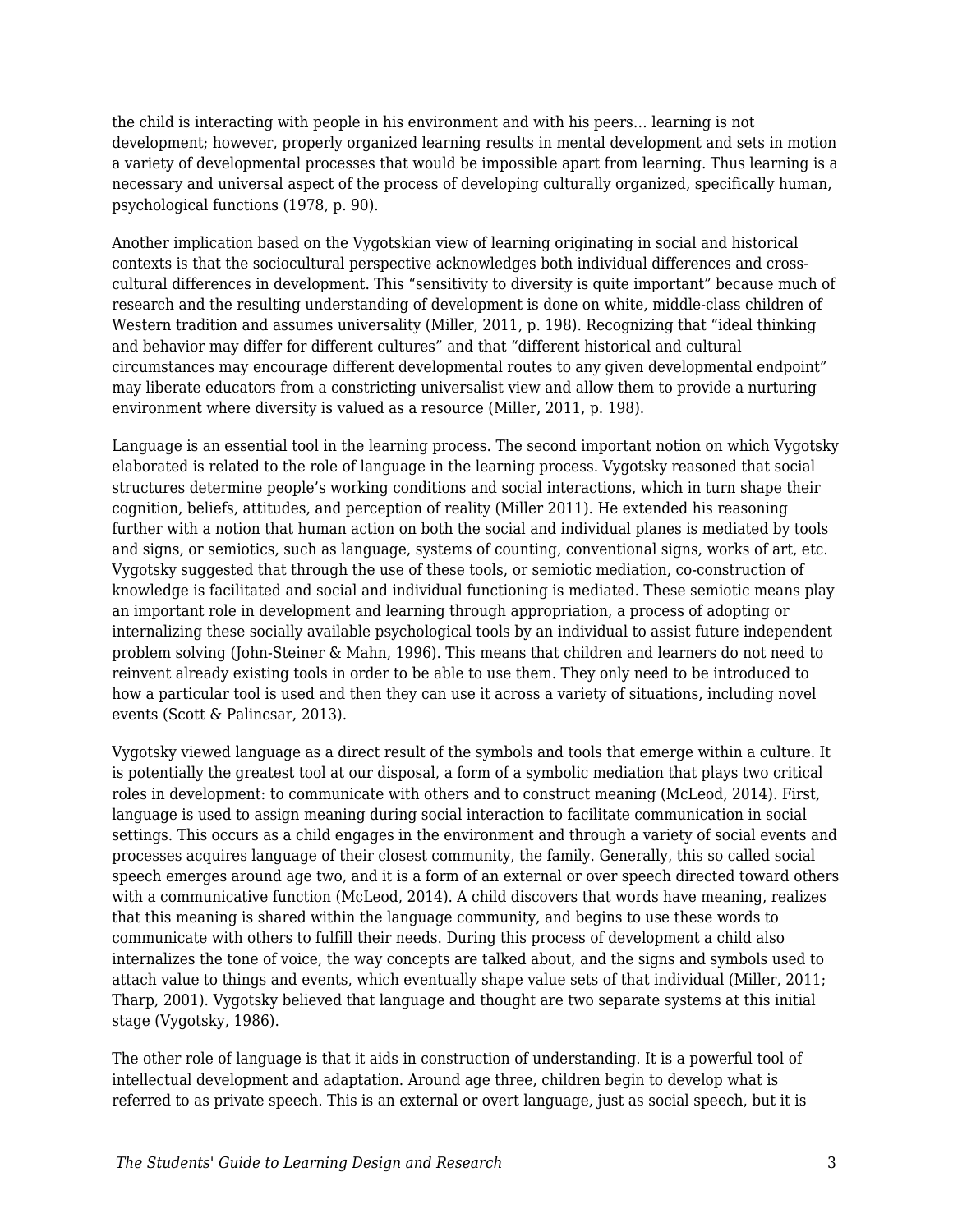directed to self. Furthermore, private speech serves intellectual and self-regulating functions rather than a communicative function (McLeod, 2014; Vygotsky, 1986). This can be visible as a child voices thoughts aloud, especially while solving difficult problems or challenging tasks. They use language to plan out a strategy, organize thoughts, or collaborate with themselves as they would with a more knowledgeable other. In this way, private speech is not just a part of a child's activity, but it becomes a tool used by the child to facilitate their own cognitive processes and development (Miller, 2011). According to Vygotsky, at about age three language and thought begin to merge from two separate systems and become interdependent: thoughts become verbal and speech becomes representational (McLeod, 2014).

Transformation of private speech into inner speech is a gradual process. It is around age seven when private speech becomes less visible, a child's monologue internalizes, and private speech becomes inner speech. A child is able to 'think in words.' Vygotsky explained that while external speech is embodied thought in words, inner speech is more idiosyncratic, abbreviated, and fragmented, and it is "to a large extent thinking in pure meanings" (1986, p. 249). Inner speech, just like private speech, remains directed at self and retains self-regulating and intellectual functions, however, it is covert and inaudible (McLeod, 2014). This internalization of language is important, because it drives cognitive development. Inner speech takes the form of ideas that remain within our minds and directly impacts our thoughts, behaviors, and the development of higher order thinking skills.

Vygotsky thought that private speech is strongly affected by an individual's social environment, which has been supported by high correlations between social interaction and private speech observed in children (McLeod, 2014). Children from higher socioeconomic backgrounds are often raised in cognitively and linguistically more stimulating environments, and they tend to begin using and internalizing private speech faster than their less privileged peers (McLeod, 2014). This brings interesting implications to education. Supportive educational environments, especially during early elementary grades can provide additional cognitive and linguistic support and modeling of academic monologue, which may positively affect development of private and inner speech for children of all economic backgrounds and may in turn positively support their cognitive development and academic performance.

Learning occurs within the zone of proximal development. Probably the most widely adopted concept related to sociocultural theory is the concept of the Zone of Proximal Development (ZPD). It is "the distance between the actual developmental level as determined by independent problem solving and the level of potential development as determined through problem solving under adult guidance or in collaboration with more capable peers" (Vygotsky, 1978, p. 86). It is essentially the zone where learning takes place. Vygotsky strongly believed that learning should be matched with a child's developmental level and suggested that in order to understand the connection between development and learning it is necessary to distinguish the actual and the potential levels of development. He considered the ZPD to be a better and more dynamic indicator of cognitive development as compared to merely measuring what children can accomplish independently (Scott & Palincsar, 2013).

Vygotsky viewed the application of ZPD broadly, referring to "any situation in which some activity is leading children beyond their current level of functioning. Thus the zone can operate during play, work, school studies, and other … activities" (Miller, 2011, p. 178). He argued that productive interactions "orient instruction toward the ZPD; otherwise, instruction lags behind the development of the child" (Scott & Palincsar, 2013, par. 8). Providing sensitive instruction and guidance within the ZPD allows a learner to develop skills and strategies they will eventually apply on their own in other situations, which is characteristic of developing higher cognitive skills (Vygotsky, 1978). The role of a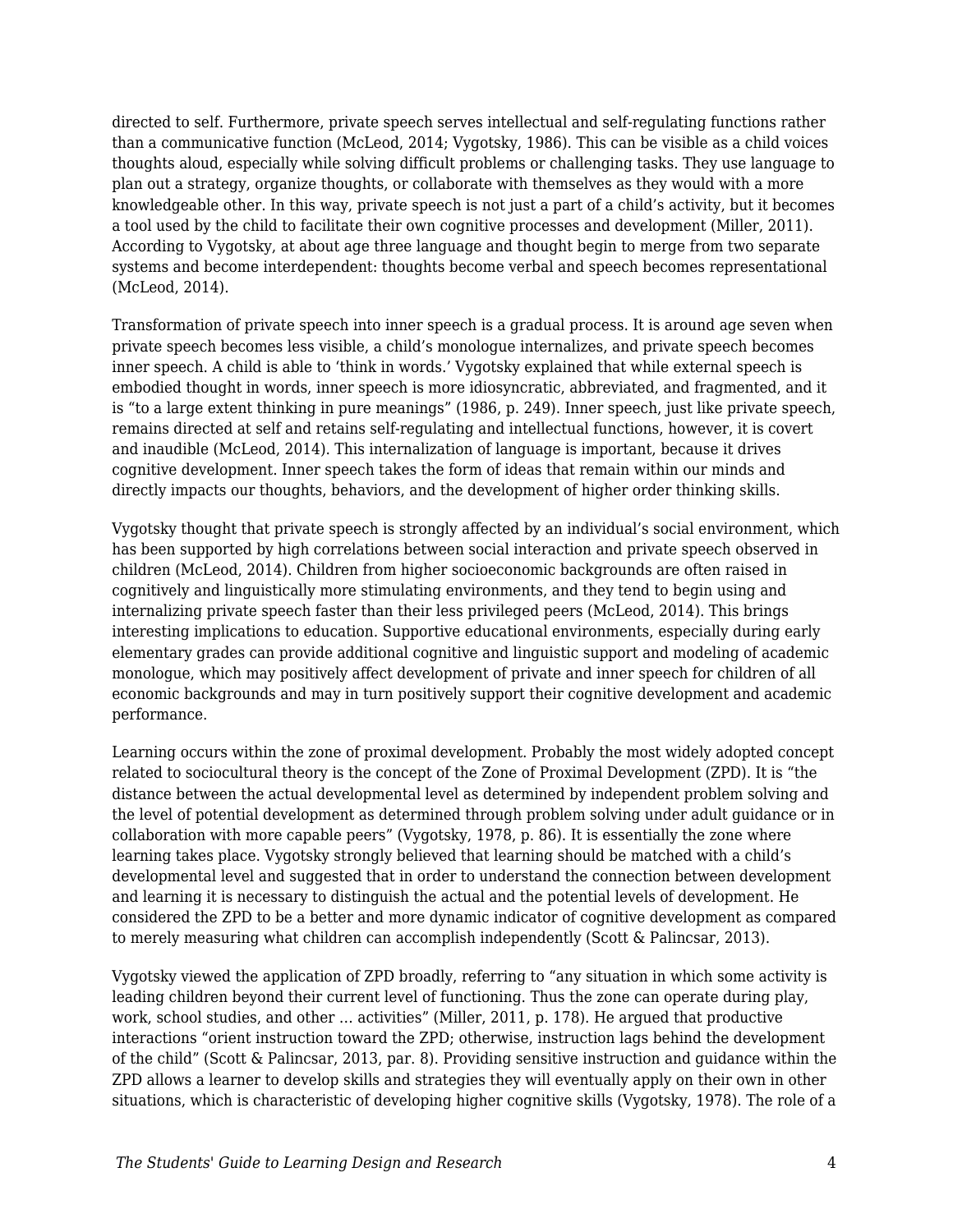learner's social partner is also critical since the type of social interactions, tools they use, and skills they practice determine the outcome of the collaborative experience, which could lead to a normal and accelerated development as well as to developmental delays and an abnormal development (Driscoll, 2011). Thus an ideal partner, whether an adult or a peer, should be advanced enough in knowledge or skill to promote learning and at the same time be able to interact within the zone not too far beyond the learner's reach. Additionally, partners in a successful collaborative activity share a degree of common understanding about the task, a common goal, described as intersubjectivity. It is not sufficient for the partners to merely work together, they must co-construct the problem's solution though coordinated effort, which implies shared power and authority over the process (Driscoll, 2011).

In the 1970s, Bruner, Wood and Ross added the notion of scaffolding to sociocultural theory (Puntambekar, 2009). Scaffolding is the support mechanism that helps a learner successfully complete a task within ZPD and as such is the practical tool in actualizing guided participation. Scaffolding describes an ongoing support provided to a learner by an expert in a process of learning and completing a task they cannot complete without assistance. It connotes a mutual and dynamic nature of interaction where both the learner and the expert influence each other and adjust their behavior as they collaborate (Miller, 2011). Similar to a way physical scaffolding provides both adjustable and temporary support to buildings under construction, scaffolding in a sociocultural context refers to a more skilled other providing a learner with necessary support as their emerging skills develop. These supports depend on the learner's needs and are gradually phased out as the learner become proficient, thus promoting movement toward autonomy (Miller, 2011). Scaffolding involves an expert knowledgeable about both content and pedagogy being able to adapt the task to the learner's ability. The expert motivates and guides the learner by providing just enough assistance, modeling, and highlighting critical features of the task as well as continually evaluating and adjusting supports as needed. Additionally, the expert facilitates reflection through suggestions and questions, which further promotes more complex, meaningful, and lasting learning experiences (Puntambekar, 2009).

Concepts of ZPD and scaffolding have quite revolutionary implications to assessment, instruction, and education in general. Traditionally, assessment measures what learners know and understand unaided at a given point of time. However, as briefly mentioned above, Vygotsky believed that taking into account both what a learner knows independently and what they can do or understand with assistance is a more accurate measure of that individual's learning. So-called dynamic assessment reveals performance improvements that are often not recognized by standard assessments and testing, which is especially apparent in underachieving children who commonly do not perform to their ability levels (Miller, 2011). Understanding what a child can accomplish without as well as with assistance can inform educators and other stakeholders, and it can also significantly improve quality and effectiveness of instruction.

Furthermore, sociocultural theory suggests a different dynamic for the relationship between the learner and the teacher than is currently typical in a school setting. The learner takes on more responsibilities such as determining their learning goals, becoming a resource of knowledge for peers, and being collaborators in the learning process. The teacher is viewed as a guide, an assistant, and a facilitator of learning rather than a transmitter of knowledge or an enforcer of rules (Grabinger, Aplin, & Ponnappa-Brenner, 2007). This shift in roles promotes individualized, differentiated, and learner-centered types of instruction, which when accompanied with effective pedagogical practices provides a powerful alternative for reforming current educational systems and creating environments that may "make it possible for the majority of individuals to develop deep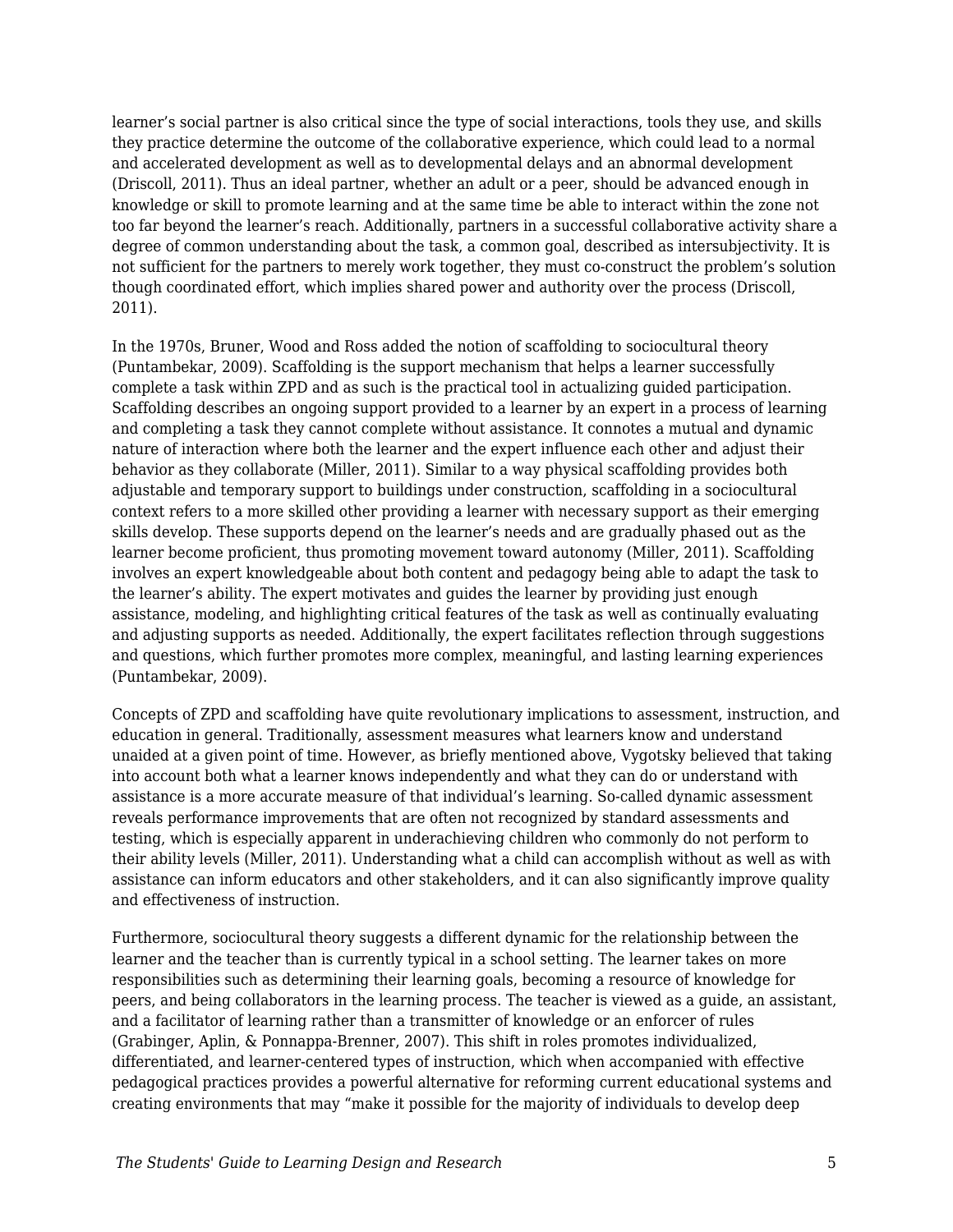understanding of important subject matters" (Watson & Reigeluth, 2016., par. 13, quoting Bransford et al., 1999, p. 6).

# **Strengths and Limitations of Sociocultural Theory**

Sociocultural theory has several widely recognized strengths. First, it emphasizes the broader social, cultural, and historical context of any human activity. It does not view individuals as isolated entities, rather it provides a richer perspective focusing on the fluid boundary between self and others. It portrays the dynamic of a child acquiring knowledge and skills from the society and then in turn the child shaping their environment (Miller, 2011). Second, sociocultural theory is sensitive to individual and cross-cultural diversity. In contrast to many developmental theories that focus on universal aspects of development, sociocultural theory acknowledges both differences in individuals within a culture and differences in individuals across cultures. It recognizes that "different historical and cultural circumstances may encourage different developmental routes to any given developmental endpoint" depending on particular social or physical circumstances and tools available (Miller, 2011, p. 198). Finally, sociocultural theory integrates the notion of learning and development greatly contributing to our theoretical understanding of cognitive development. The idea of learning driving development rather than being determined by a developmental level of the learner fundamentally changes our understanding of the learning process and has significant instructional and educational implications (Miller, 2011).

There are also limitations to the sociocultural perspective. The first limitation is related to Vygotsky's premature death as many of his theories remained incomplete. Furthermore, his work was largely unknown until fairly recently due to political reasons and issues with translation. The second major limitation is associated with the vagueness of the ZPD. Individuals may have wide or narrow zones, which may be both desirable and undesirable, depending on the circumstances. Knowing only the width of the zone "does not provide an accurate picture of their learning, ability, style of learning, and current level of development compared to other children of the same age and degree of motivation" (Miller, 2011, p. 198). Additionally, there is little known about whether a child's zone is comparable across different learning domains, with different individuals, and whether the size of the zone changes over time. There is also not a common metric scale to measure ZPD (Miller, 2011). Finally, Rogoff points out that Vygotsky's theories may not be relevant to all cultures as originally thought. She provides an example of scaffolding being heavily dependent on verbal instruction and thus not equally effective in all cultures for all types of learning (McLeod, 2014; Rogoff, 1990).

# **Instructional Design Implications**

So far this chapter has highlighted some important implications of sociocultural theory, which are generally applicable to instruction, assessment, and education. This section will review additional implications taking into considerations issues specifically related to the field of instructional design. Sociocultural theory is not commonly associated with instructional design methods. These methods traditionally rely on individualistic learning driven by set learning objectives and strands of often context-deprived topics being presented in a logical and structured sequence. Generally there is little or no consideration for already existing knowledge, relationships, or cultural richness. Systematic approaches to instructional design, often rooted in behaviorist theory, may be valuable for "teaching concepts, procedures and basic skills" (Grabinger, Aplin, & Ponnappa-Brenner, 2007, p.1). But Grabinger, Aplin, and Ponnappa-Brenner (2007) further propose that in order to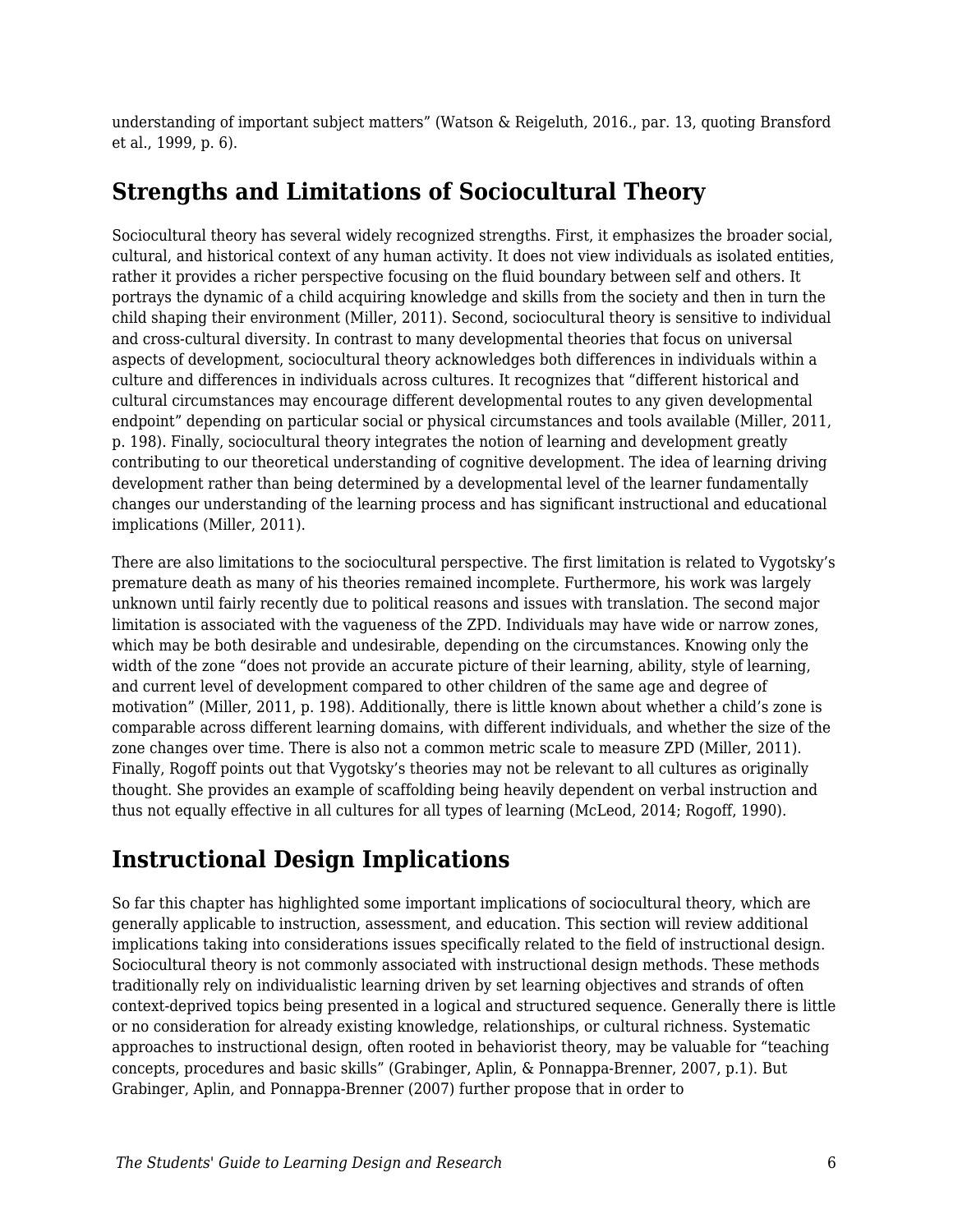meet the goal of 'preparing people for an ever-changing world', instructional programs need to apply strategies that focus on the development of critical thinking, problem solving, research, and lifelong learning… (, which) require a sociocultural approach to instruction emphasizing learning from experience and discourse (p. 1).

Three major implications of sociocultural theory to instructional design will be discussed as a reaction to the above description of traditional instructional design. These include: focus on the individual learner, use of effective pedagogies centered around collaborative practice and communities of learners, and attention to funds of knowledge.

Most instructional design models, such as ADDIE, take into consideration only the common learner, tying learning with concrete and measurable objectives. Recently, a strong call has been issued for a complete shift in our education and instructional design approaches requiring a learner-centered instruction to reflect our society's changing educational needs (Watson & Reigeluth, 2016). New methodologies, such as Universal Design for Learning based in the learning sciences recognize that every learner is unique and strive to provide challenging and engaging curricula for diverse learners. Watson and Reigeluth (2016) mention that there are two important features of learning-centered instruction: a focus on the individual learner and a focus on effective learning practices. Sociocultural theory and related methodologies may provide a valuable contribution to this effort as they focus on a learner in their social, cultural, and historical context and also offer sound pedagogical solutions and strategies that facilitate development of critical thinking and encourage lifelong learning (Grabinger, Aplin, & Ponnappa-Brenner, 2007).

Sociocultural theory allows instructional designers to apply principles of collaborative practice that go beyond social constructivism and create effective communities of learners through effective pedagogies. The sociocultural perspective views learning taking place through interaction, negotiation, and collaboration in solving authentic problems while emphasizing learning from experience and discourse, which is more than cooperative learning. This is visible, for example, in situated learning theory and cognitive apprenticeship. In addition to the collaborative nature of learning, approaches grounded in sociocultural theory pay attention to and model the discourse, norms, and practices associated with a certain community in order to develop knowledge and skills important to that community (Scott & Palincsar, 2013). This approach is consistent with communities of practice and inquiry-based methods, which enculturate learners into the community of practice, highlighting the importance of effective pedagogical practices, quality of content, as well as strong social presence to increase the effectiveness of learning experiences and successfully facilitate critical thinking and higher-order learning outcomes (Garrison & Akyol, 2013). Furthermore, the emergence of new synchronous and asynchronous communication technologies and increased attention to computer-supported collaborative learning (CSCL) create new opportunities for applying sociocultural methodologies as their affordances allow quality collaboration and new ways of interacting in face-to-face, blended, and online environments (Garrison & Akyol, 2013).

Lastly, current instructional methodologies generally do not give much consideration for existing knowledge, established relationships, or cultural richness, commonly referred to as a learner's funds of knowledge. Garrison and Akyol (2013) explained that when social presence is established as part of a community of inquiry, which requires recognition and use of these funds of knowledge, "collaboration and critical discourse is enhanced and sustained" (p. 108). Establishment of solid social presence further reflects in positive learning outcomes, increased satisfaction, and improved retention (Garrison & Akyol, 2013). Integrating sociocultural practices into learning design, for example through creation of communities of inquiry, spontaneously integrates a learner's previous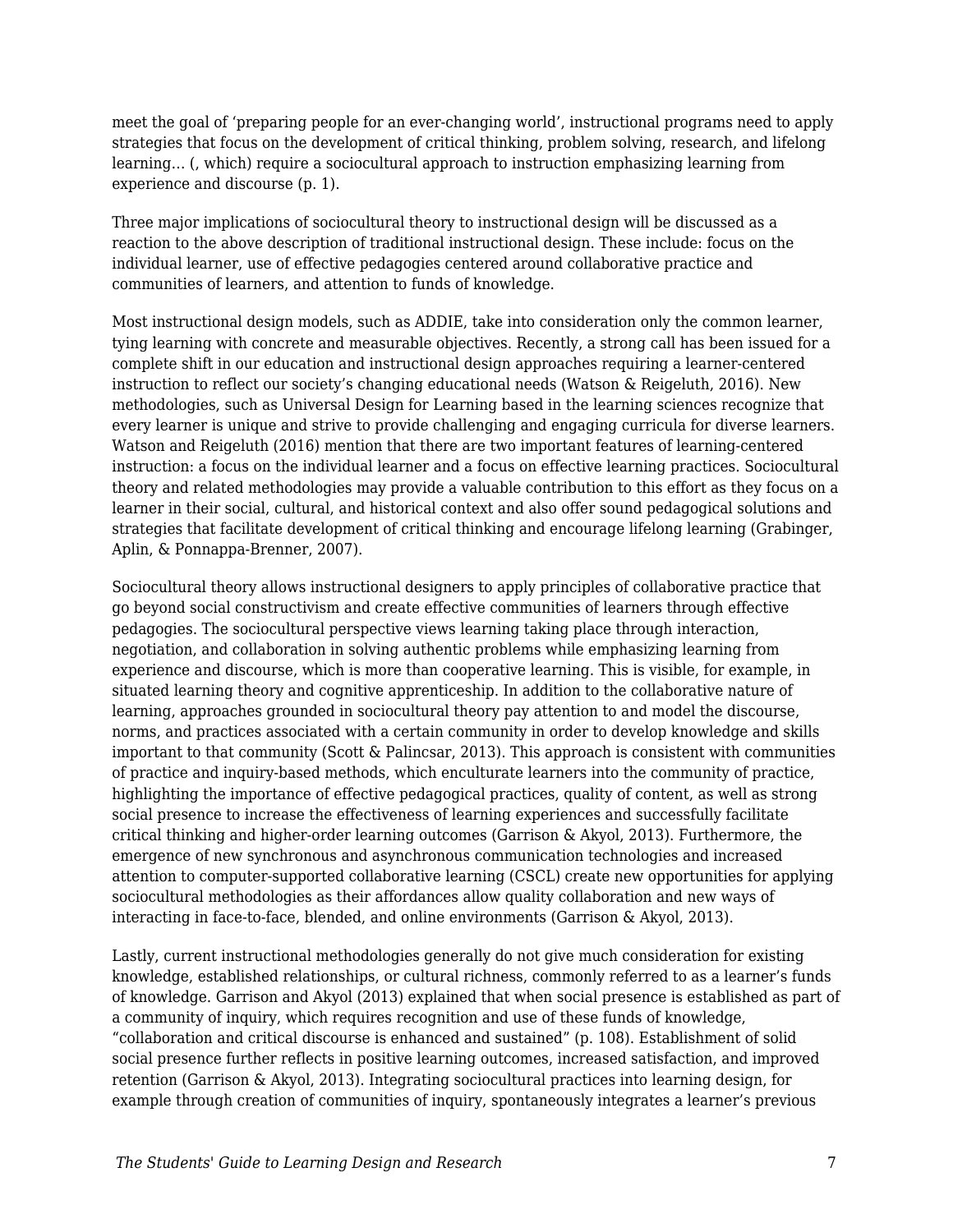knowledge, relationships, and cultural experiences into the learning process and enculturate the learner into the new community of practice through relevant activities and experiences (Grabinger, Aplin, & Ponnappa-Brenner, 2007). Another interesting solution to supporting social and cognitive factors in learning is the creation of a third space for discourse where a learner's primary discourse related to home and informal social interactions is merged with the secondary formal discourse of school. This allows students to share in less formal environments, which lowers the affective filter, encourages exchanges, and gives students control over when, how, and what to share. Third-space discourse also encourages educators to recognize students' personal experiences and to incorporate their students' funds of knowledge into instruction, which results in increased conceptual understanding and use of academic language (Scott & Palincsar, 2013). When learners feel valued as participants in the community, when their prior experiences and knowledge are recognized and integrated into learning experiences, and when instruction reflects culturally sensitive practices, their motivation and satisfaction increases, and learning becomes deeper, lasting, and more meaningful.

#### **Conclusion**

The notion of social origins of learning, the interrelationship of language and thought, and the notion of ZPD are Vygotsky's most important contributions. However, it is the practical applications of sociocultural theory that create learner-centered instructional environments where learning by discovery, inquiry, active problem solving, and critical thinking are fostered through collaboration with experts and peers in communities of learners and encourage self-directed lifelong learning habits. Presenting authentic and cognitively challenging tasks within a context of collaborative activities, scaffolding learner's efforts by providing a structure and support to accomplish complex tasks, and providing opportunities for authentic and dynamic assessment are all important aspects of this approach. Sociocultural principles can be applied in effective and meaningful ways to design instruction across the curriculum, for learners of different ages and variety of skills, and it can be effectively integrated using a wide range of technologies and learning environments. The challenge remains for educators and instructional designers to elevate our practices from efficient systemic approaches for teaching and instructional design to focusing on individual learners and effective pedagogical practices to develop empowered learners ready to successfully negotiate the rapidly changing era of information. Technology is at our fingertips, it is up to us to competently implement its unique affordances to promote new ways to educate and support deep, meaningful, and selfdirected learning. Grounding our practices in sociocultural theory can significantly aid our efforts.

## **References**

- Driscoll, M. P. (2000). Psychology of learning for instruction (2nd ed.). Needham Heights, MA: Allyn & Bacon.
- Garrison, D. R., & Akyol, Z. (2013). The community of inquiry theoretical framework. Handbook of Distance Education, 3, 104-120.
- Grabinger, S., Aplin, C., & Ponnappa-Brenner, G. (2007). Instructional design for sociocultural learning environments. W-Journal of Instructional Science and Technology, 10(1), n1.
- John-Steiner, V., & Mahn, H. (1996). Sociocultural approaches to learning and development: A Vygotskian framework. Educational Psychologist, 31(3/4), 191-206.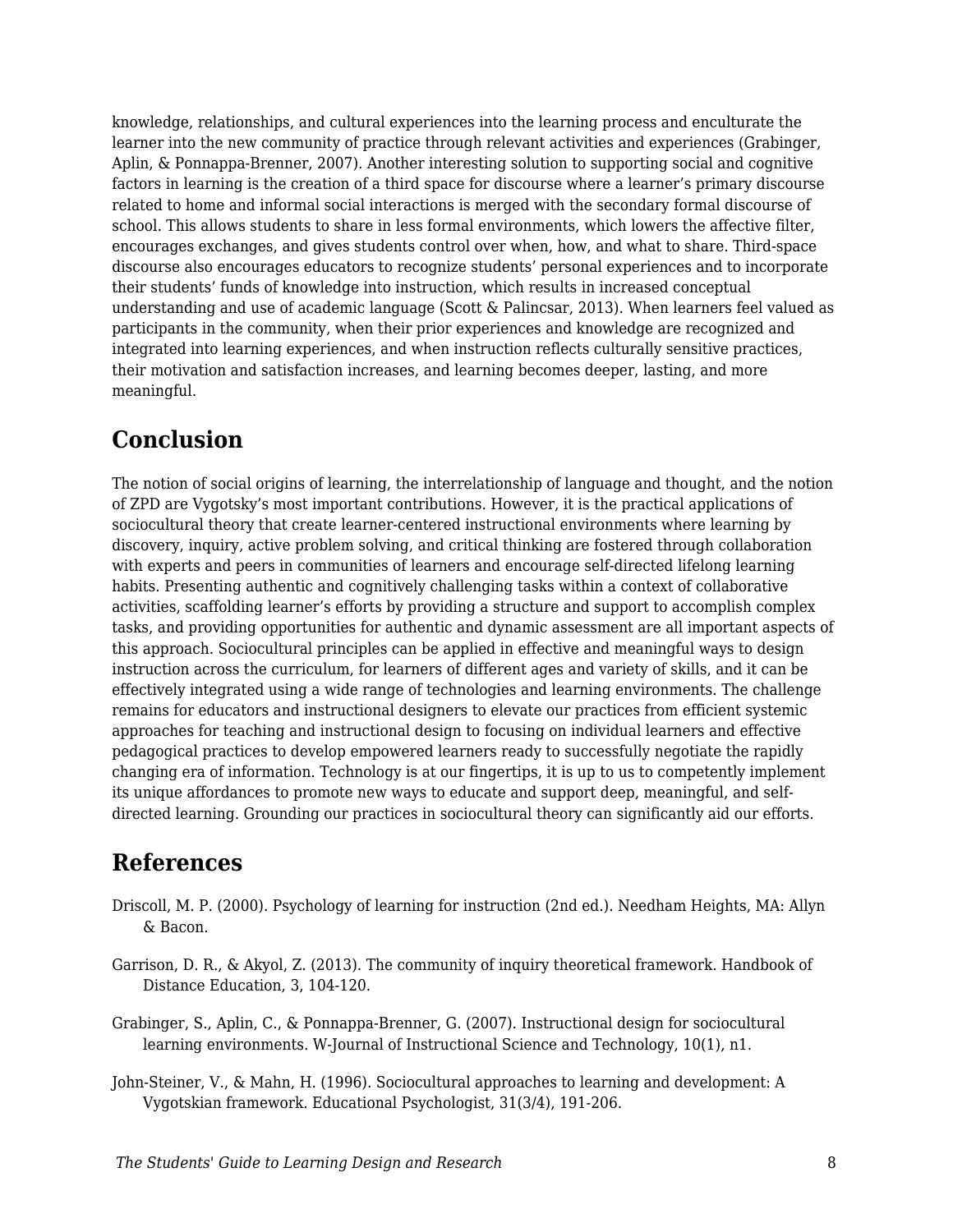- Kozulin, A. (1990). Vygotsky's psychology: A biography of ideas. Cambridge, MA: Harvard University Press.
- McLeod, S. A. (2014). Lev Vygotsky. Simply Psychology. Retrieved from www.simplypsychology.org/vygotsky.html

Miller, P. (2011). Theories of developmental psychology (5th ed.). New York, NY: Worth Publishers.

Puntambekar, S. (2009). Scaffolding. Education.com. Retrieved from http://www.education.com/reference/article/scaffolding/

Rogoff, B. (1990). Apprenticeship in thinking. New York: Oxford University Press.

- Scott, S., & Palincsar, A. (2013). Sociocultural theory. Education.com. Retrieved from http://www.education.com/reference/article/sociocultural-theory/
- Tharp, R. (2001). Roland Tharp. Teaching English Language Learners (TELL). Retrieved from http://education.byu.edu/tell/transcriptions/march\_2001/roland\_tharp.html
- Vygotsky, L. S. (1978). Mind in society: The development of higher psychological processes. M. Cole, V. John-Steiner, S. Scribner, & E. Souberman (Eds.). Cambridge, MA: Harvard University Press.

Vygotsky, L. S. (1986). Thought and language. A. Kozulin (Trans.) .Cambridge, MA: The MIT Press.

Watson, S. L. & Reigeluth, C. M. (2016). The learner-centered paradigm of education. In R. West (Ed.). Foundations of Learning and Instructional Design Technology. Retrieved from https://lidtfoundations.pressbooks.com/chapter/systemic-change/.